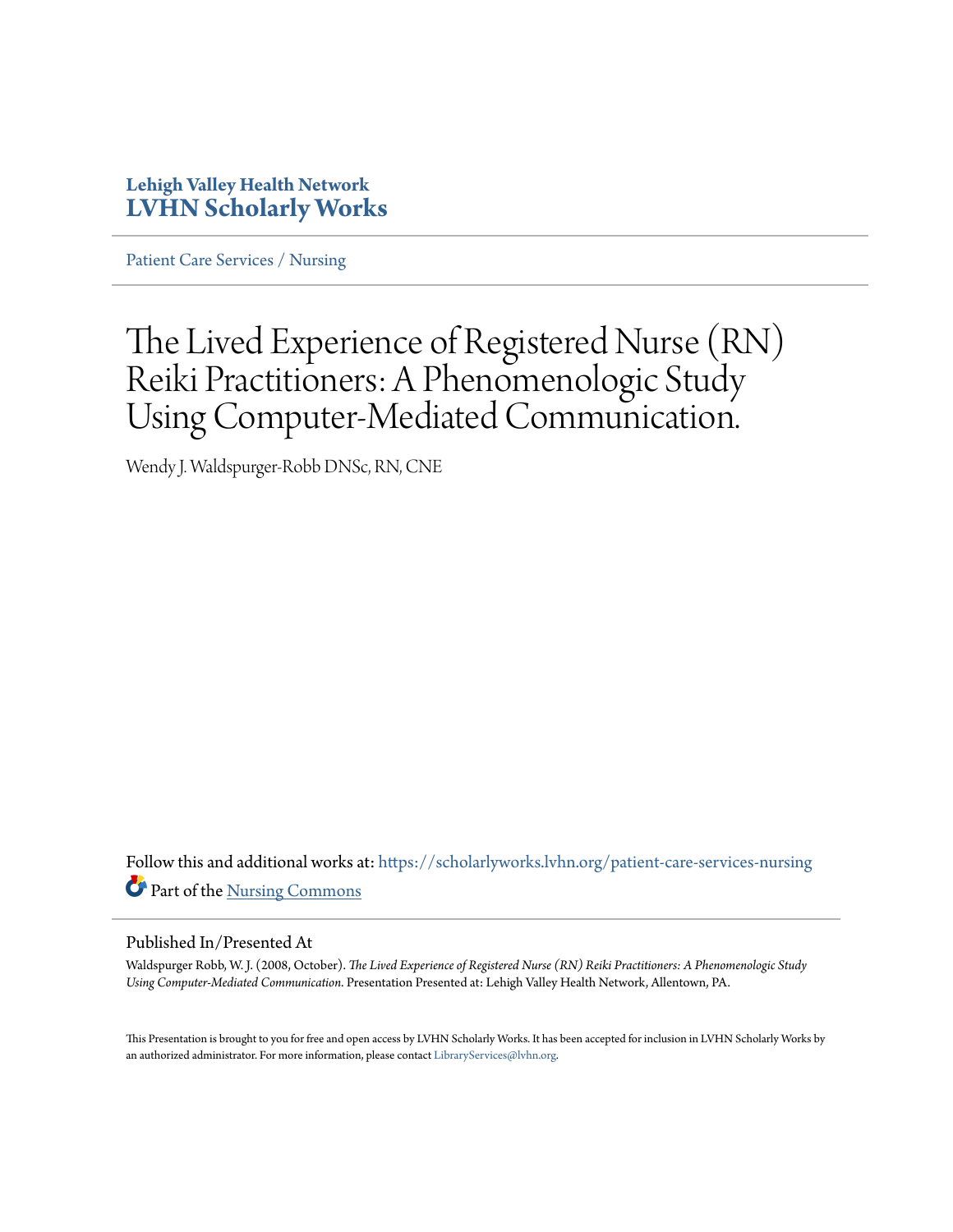THE LIVED EXPERIENCE OF REGISTERED **NURSE (RN) REIKI PRACTITIONERS:** A PHENOMENOLOGIC STUDY USING **COMPUTER-MEDIATED COMMUNICATION** 

Wendy J. Waldspurger Robb, DNSc, RN, CNE Cedar Crest College, Allentown, PA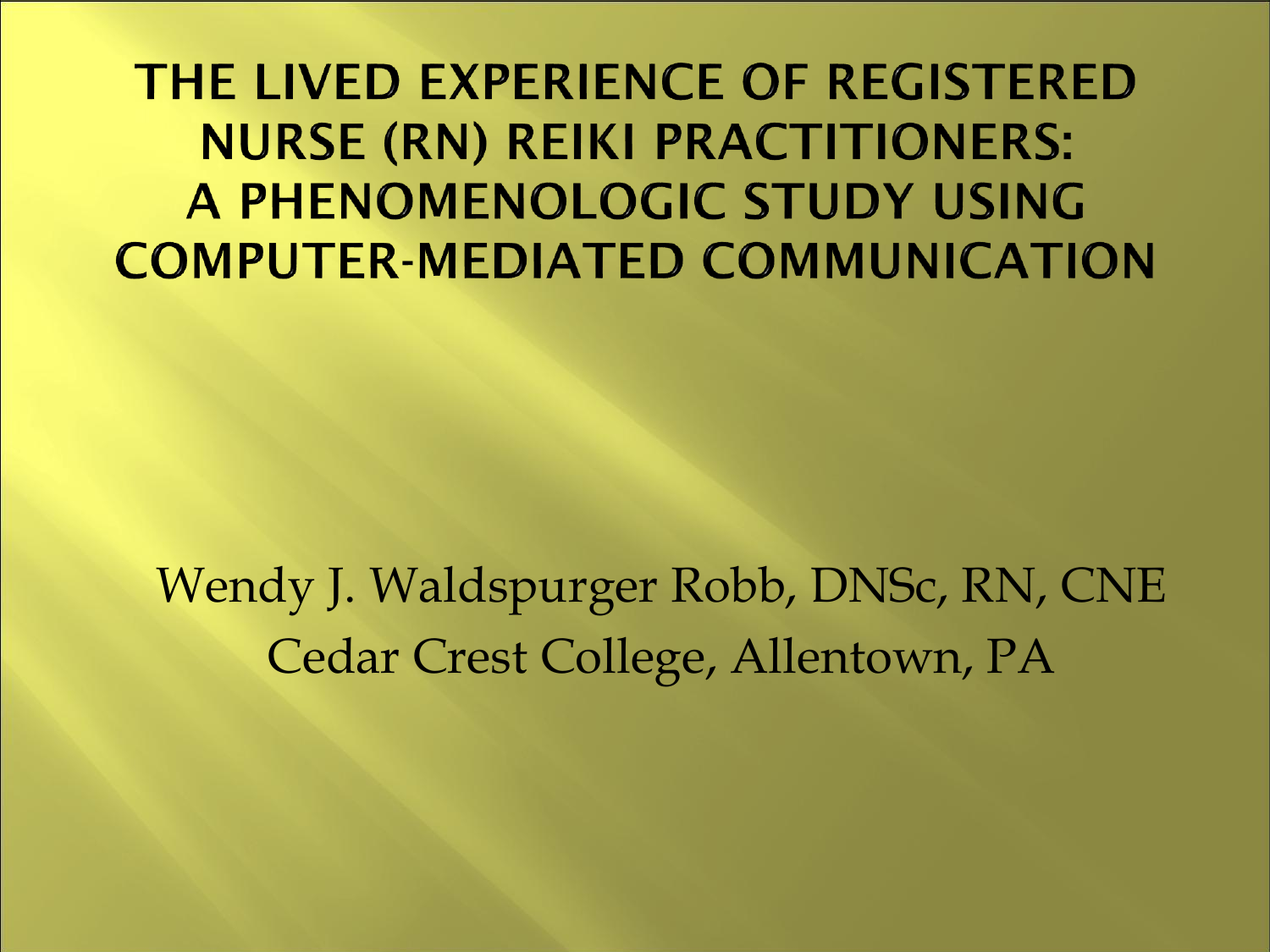# **Background & Significance**

- □ Increased use of complementary and alternative modalities (CAM)
- Health care consumers spend billions of dollars on CAM therapies (Heer, 2003).
- Reiki is an energy-based CAM therapy derived from practices of Tibetan monks (Sullivan, 1998).
- Proponents of Reiki believe unblocking or redistributing body's natural energy facilitates self-healing (Sullivan, 1998).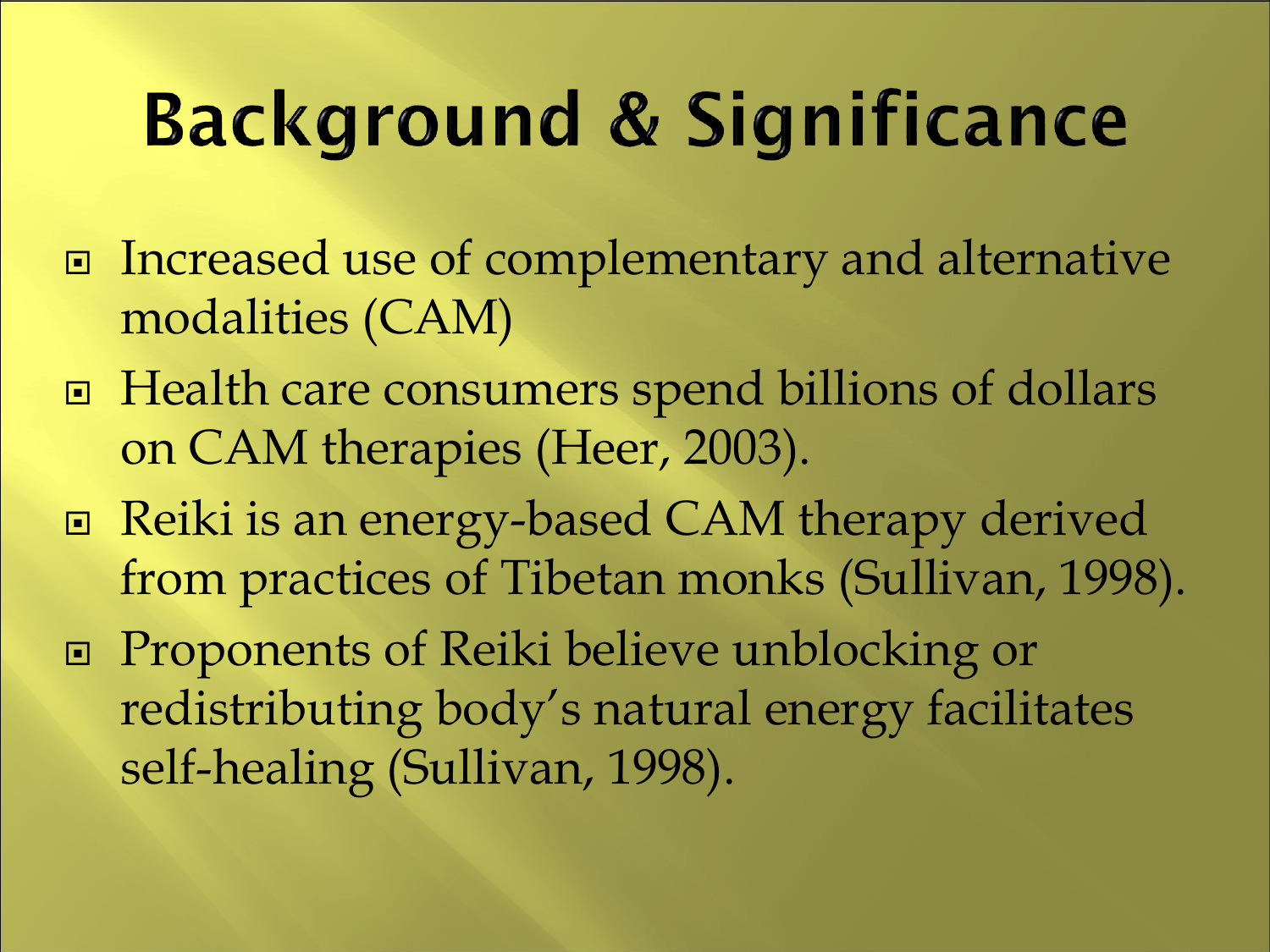### **Purpose**

□ To describe the lived experience of RNs who administer Reiki treatments to themselves and/or others

## **Research Question**

 What is the lived experience of a registered nurse Reiki practitioner?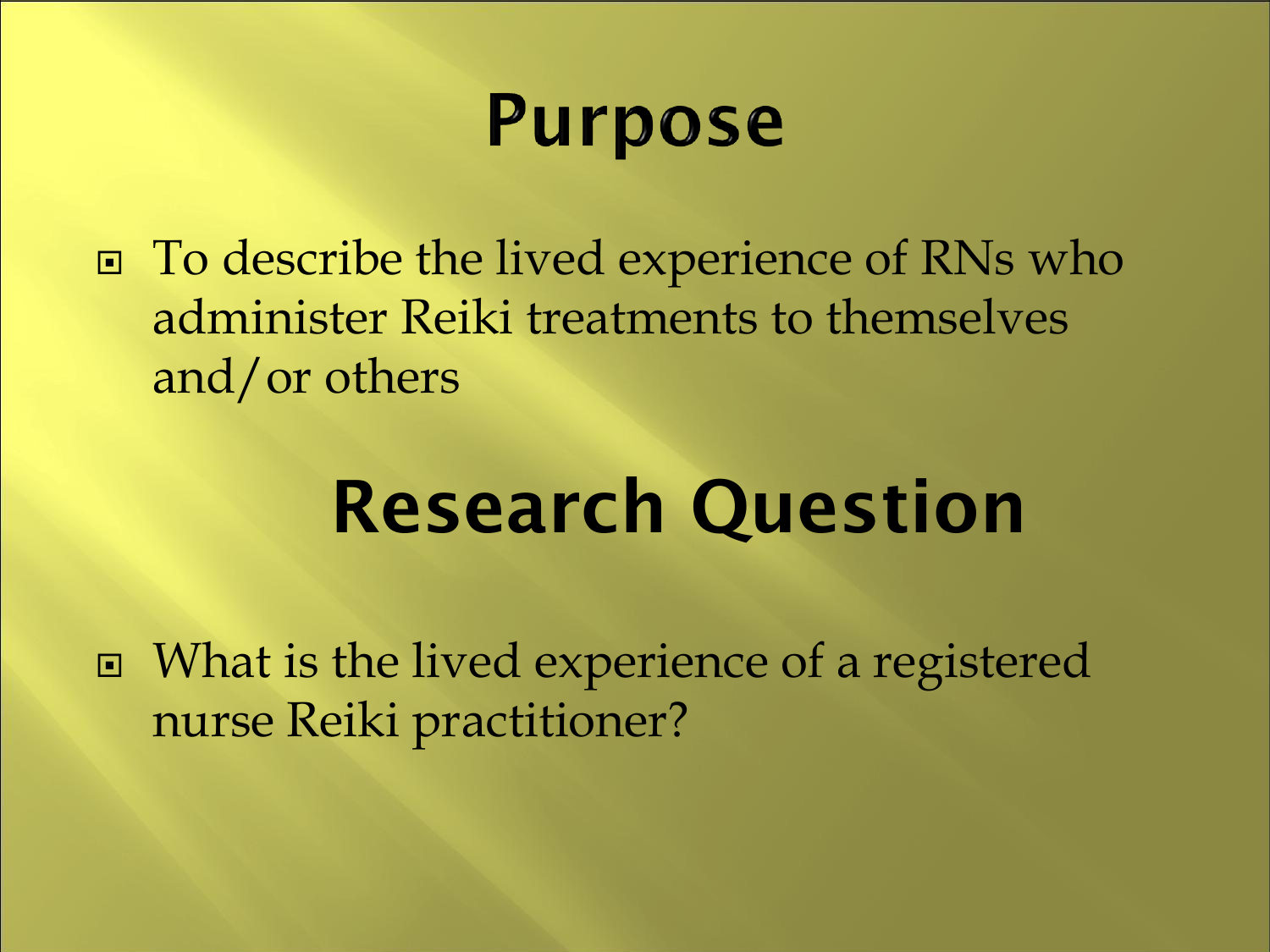# Design

- Qualitative phenomenologic design based on philosophy of Hans Gadamer (2004)
- Data collection Computer mediated communication
- Interviews conducted via email
- □ Purposive sample of 19 participants from 15 states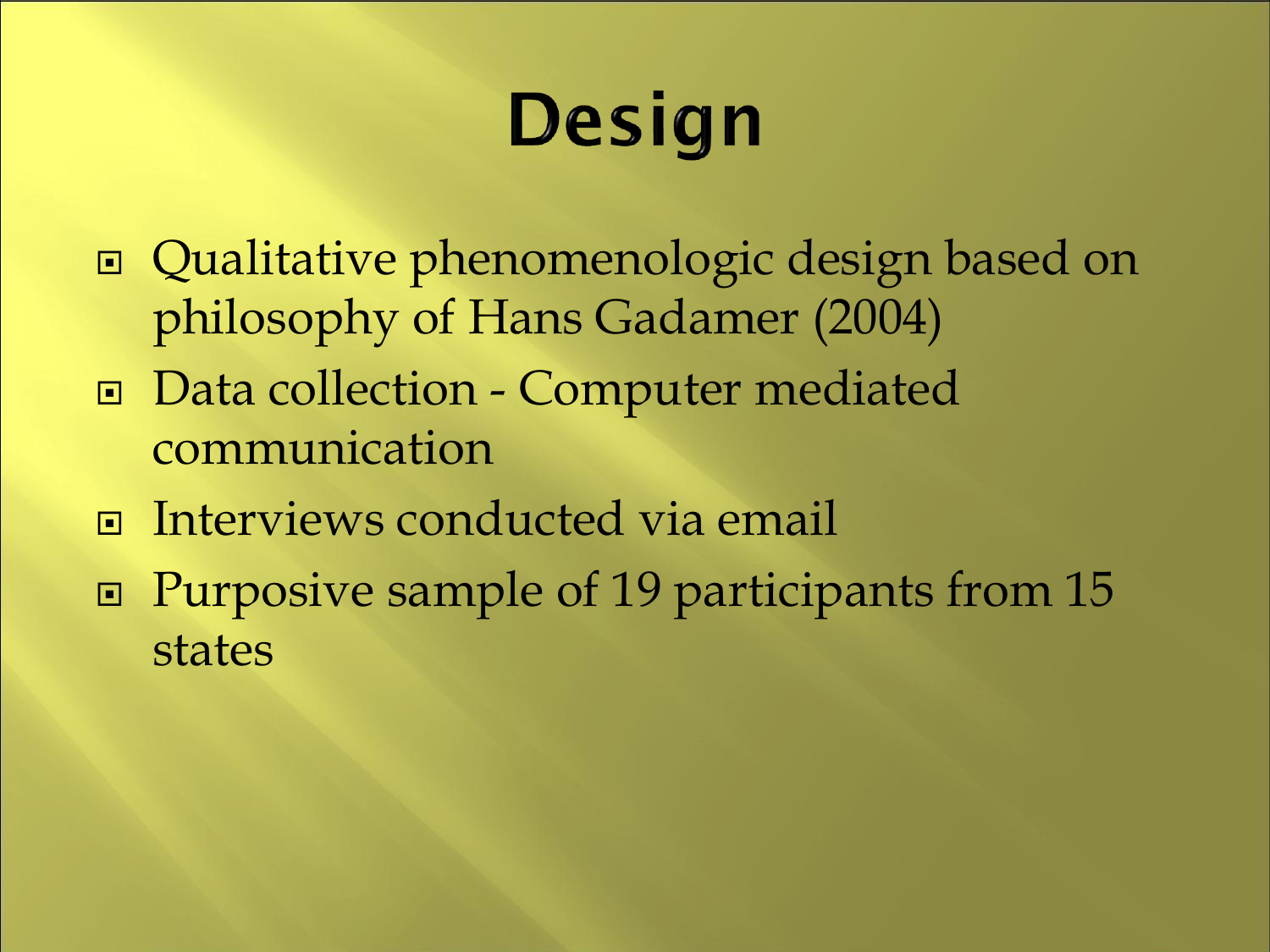# **Analysis**

Paul Ricoeur's Interpretation Theory (1976)

- **Identification of preunderstandings**
- **The naïve read**
- Open coding of the transcripts
- **Construction of structural meaning units**
- Development of themes and sub themes
- A preliminary model emerged.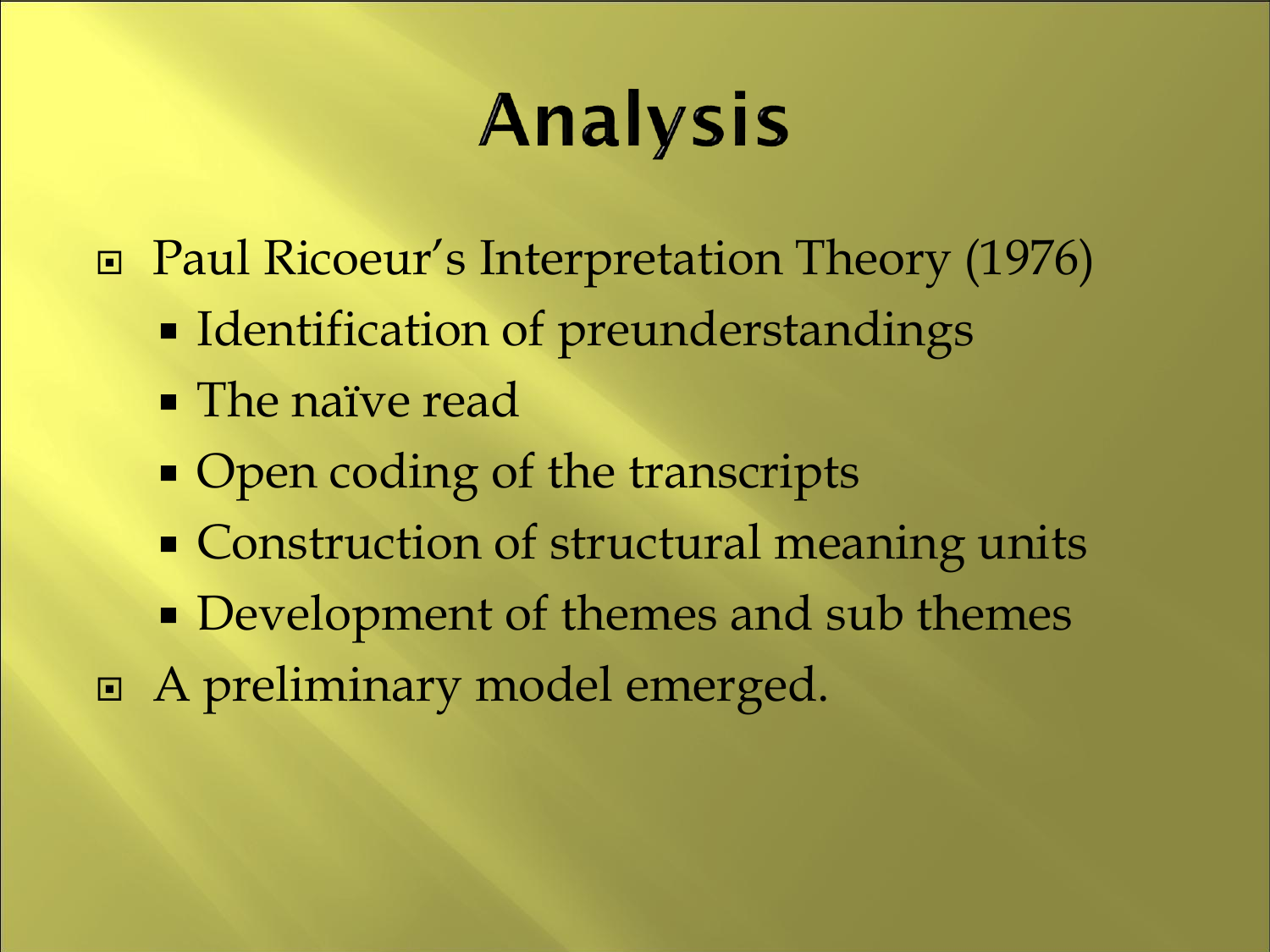## **Results**

- **□** Initiation to Reiki The Art of Reiki **□ Platform for Healing** ■ Healing Effect
- Multidimensional, mystical context
- $\Box$  Circular fashion  $\longrightarrow$  nonlinear progression
- Overarching sphere "Veil of Mystery"
- $\Box$  Intuition = central core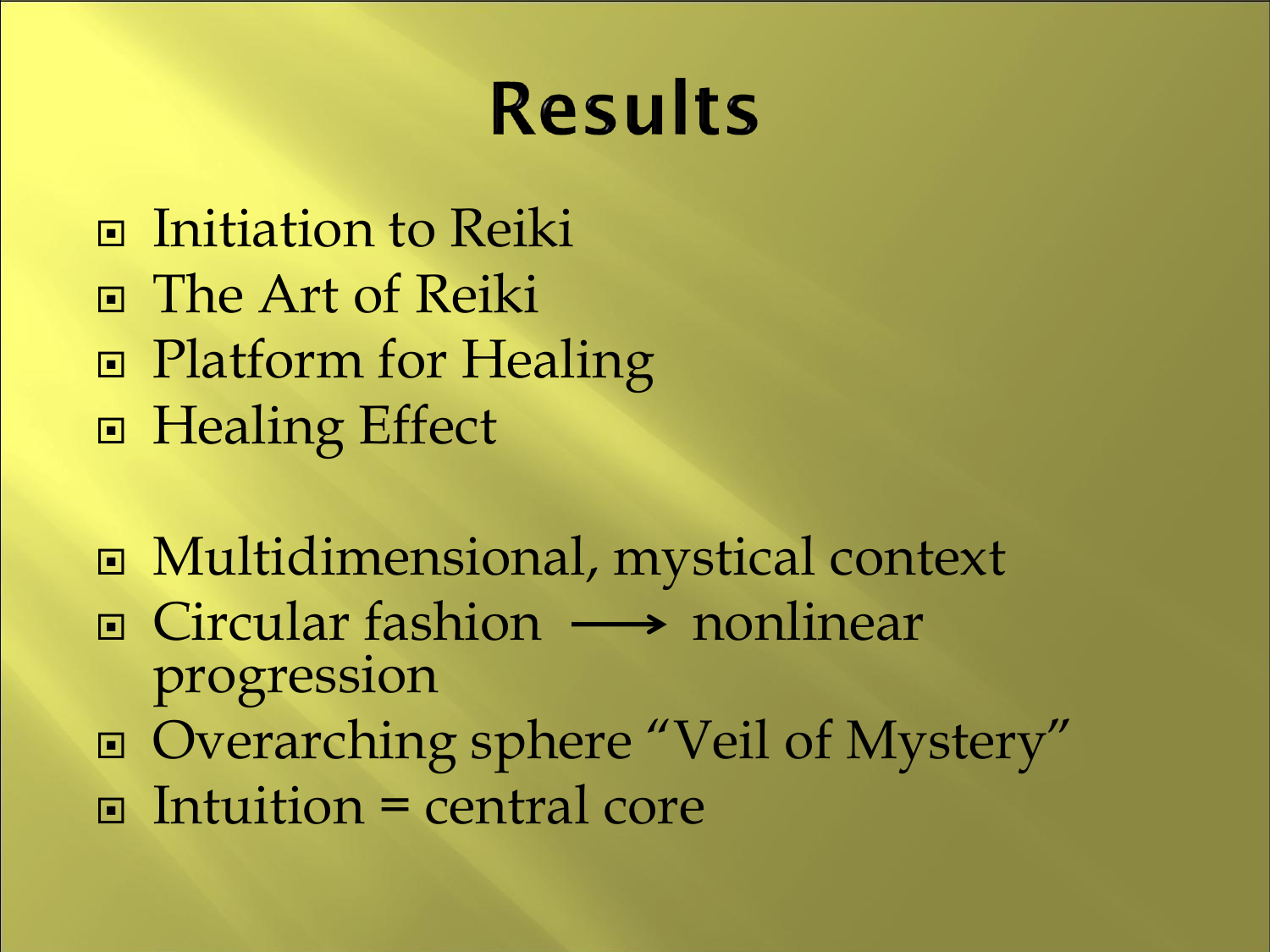# Robb's **Reiki Experience** Modelo

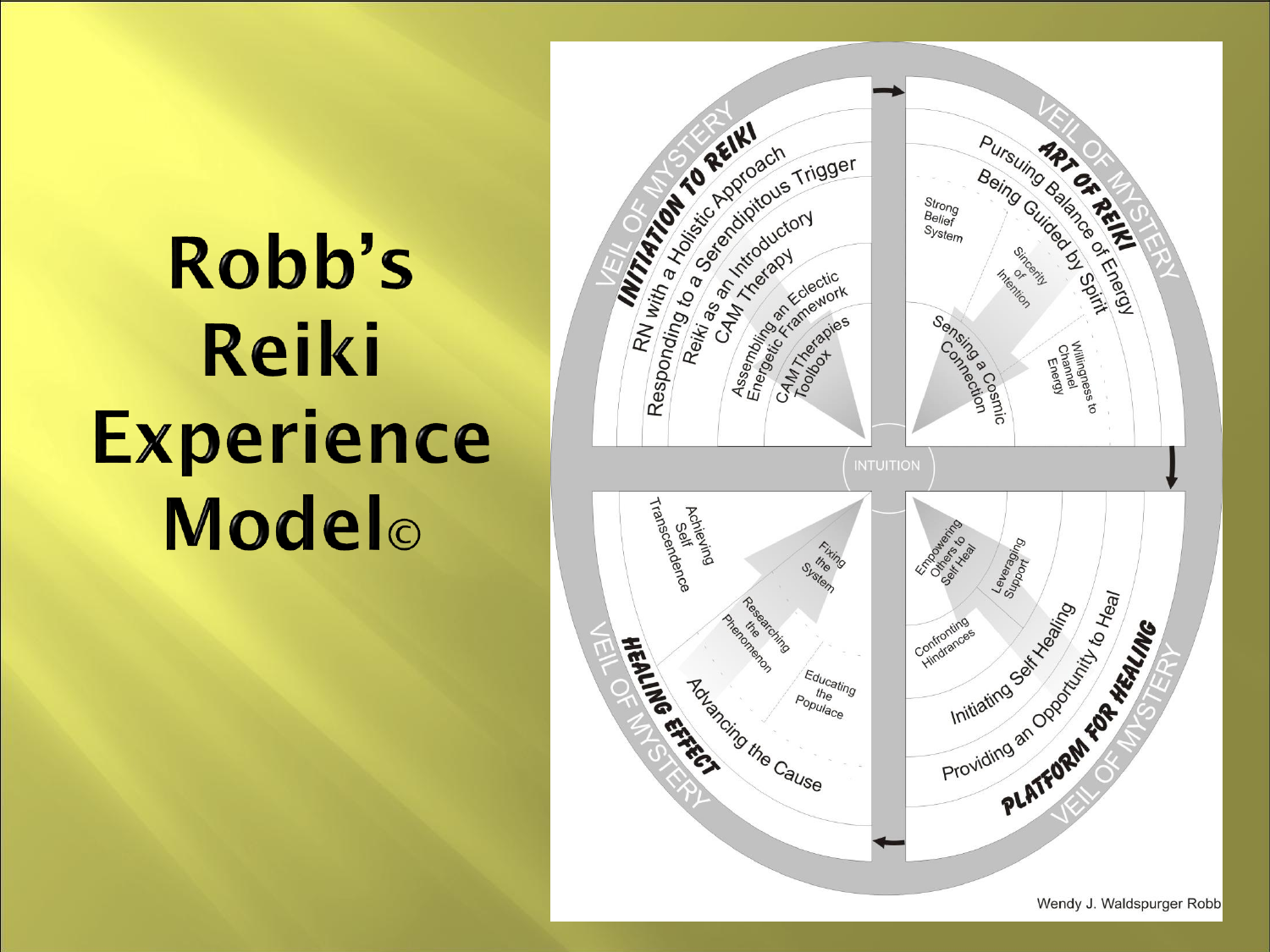## **Relevance to Nursing**

#### □ Nursing Practice

- **Develop standards of practice and legislation** for Reiki practice and energetic healing
- Potential theoretical applications
	- Jean Watson's Theory of Human Caring & the Clinical Caritas (1988, 2006)
	- Conti-O'Hare's concept of Nurse as Wounded Healer (2002)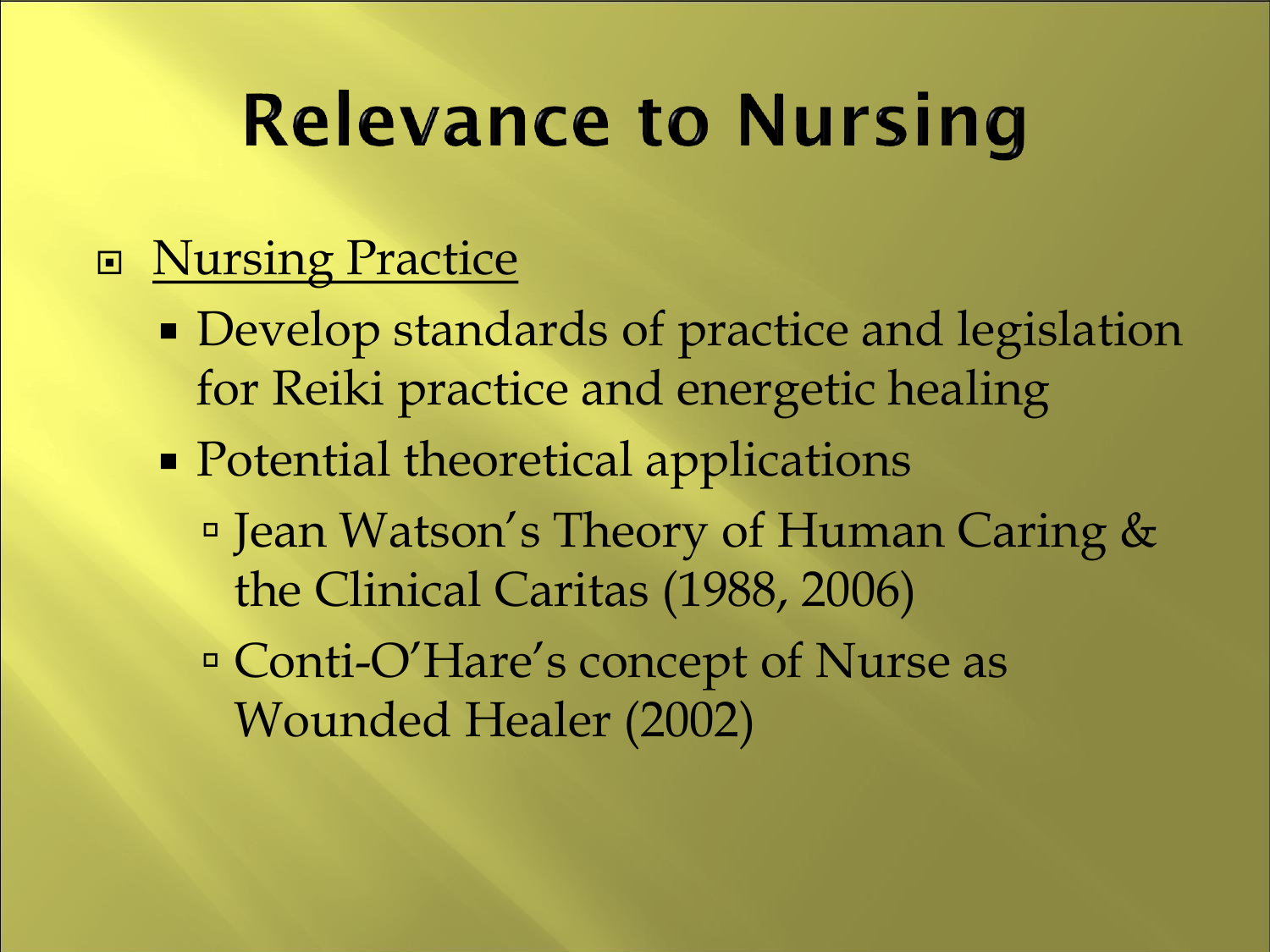#### **Nursing Research**

- **Preliminary model contributes to the body of** nursing knowledge
- **Validation of computer mediated** communication as effective method in collection of qualitative data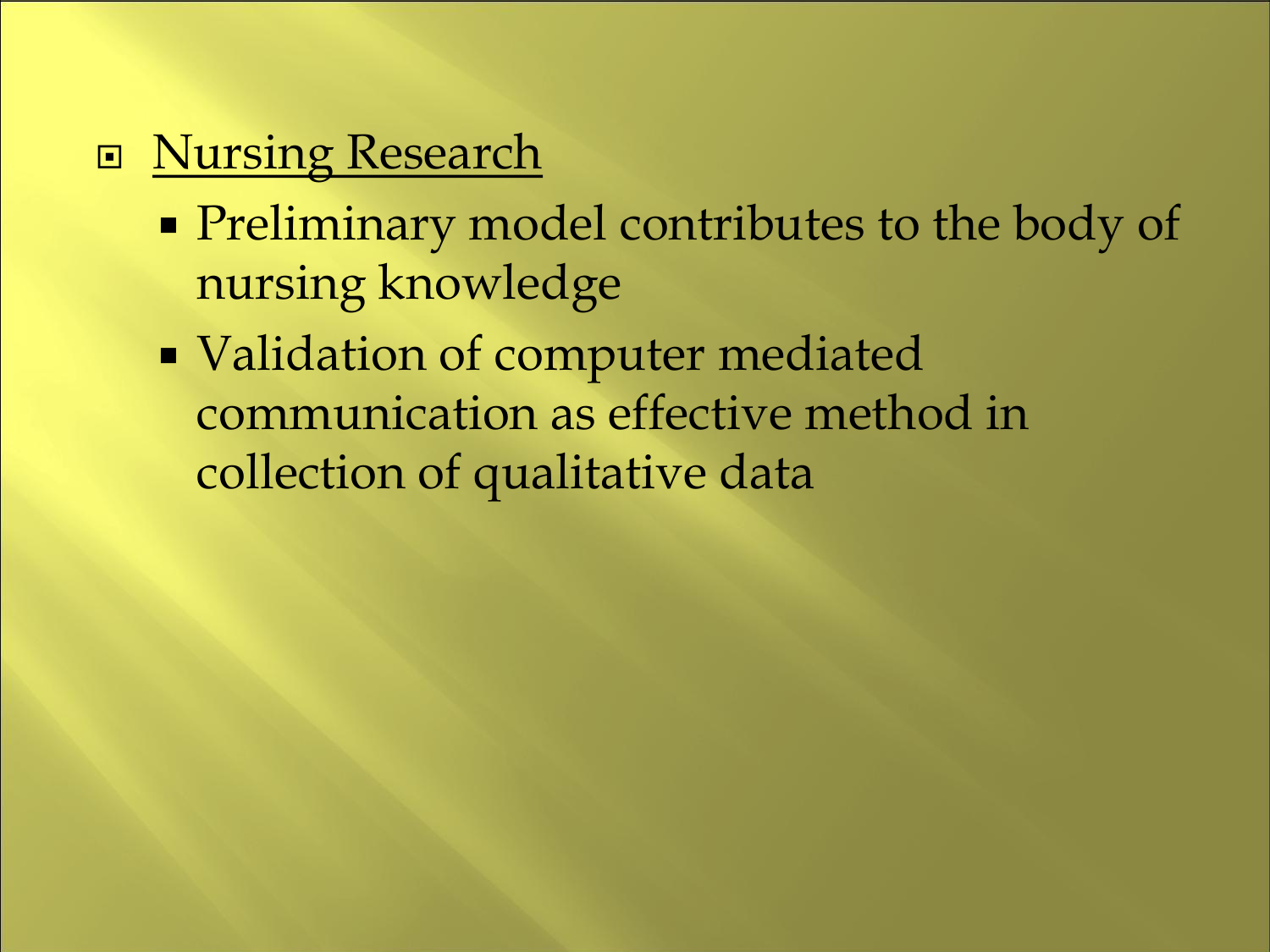### **Nursing Education**

- Inadequate efforts related to Reiki and CAM
- RN Reiki practitioners reported
	- Social and professional disapproval
	- Perceptions of voodoo
	- Stigma of unorthodox nursing care
- 3-pronged approach to educational directives Public education
	- Healthcare provider education
	- CAM provider competency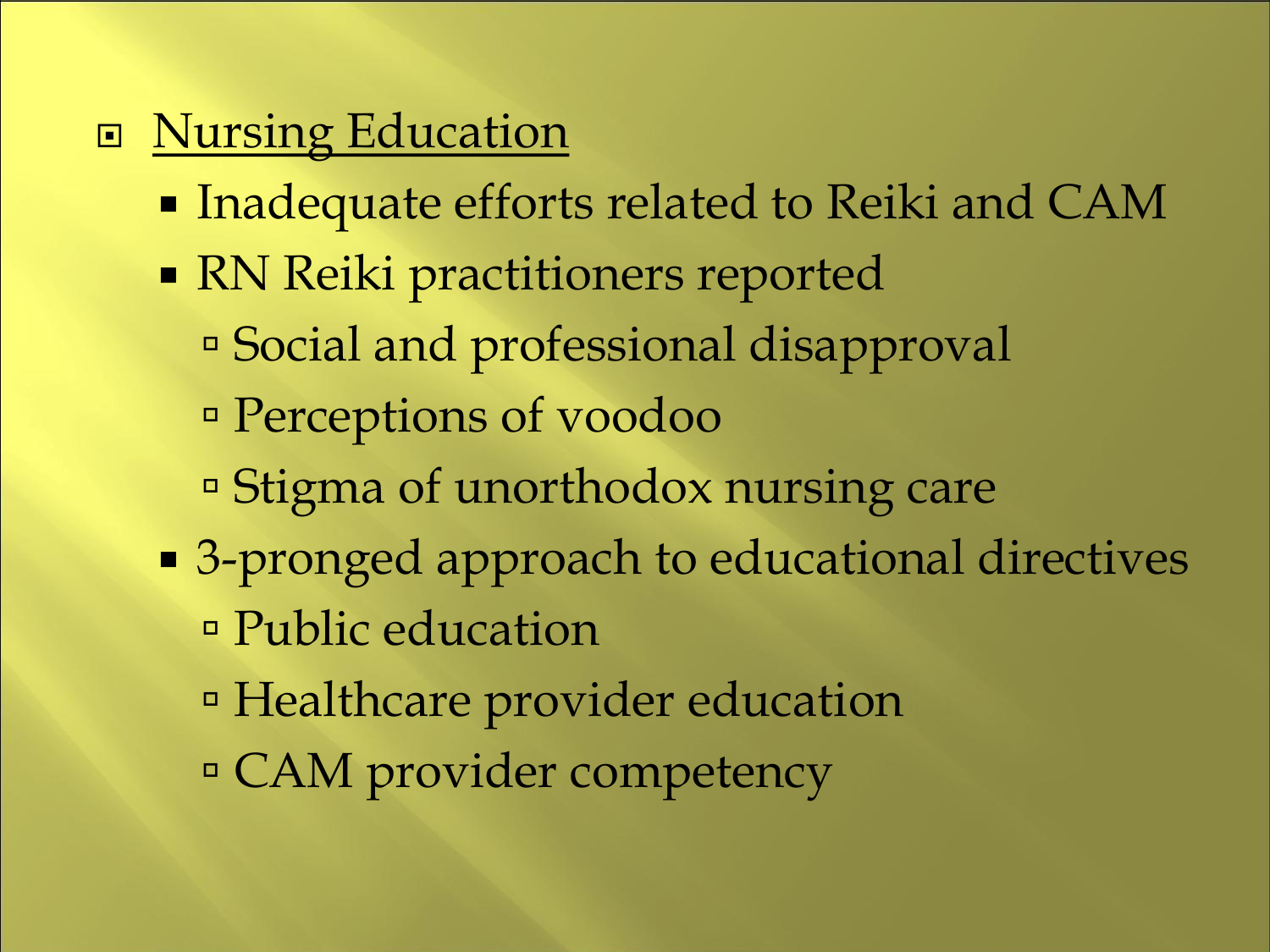# **Significance to Society**

- □ Healthcare consumers are attracted to CAM
	- **Less expensive**
	- Non-narcotic
	- More accessible
- **□** Barriers to holistic nursing approaches
	- Fear and skepticism
	- Unknowledgeable healthcare providers
	- Unskilled CAM providers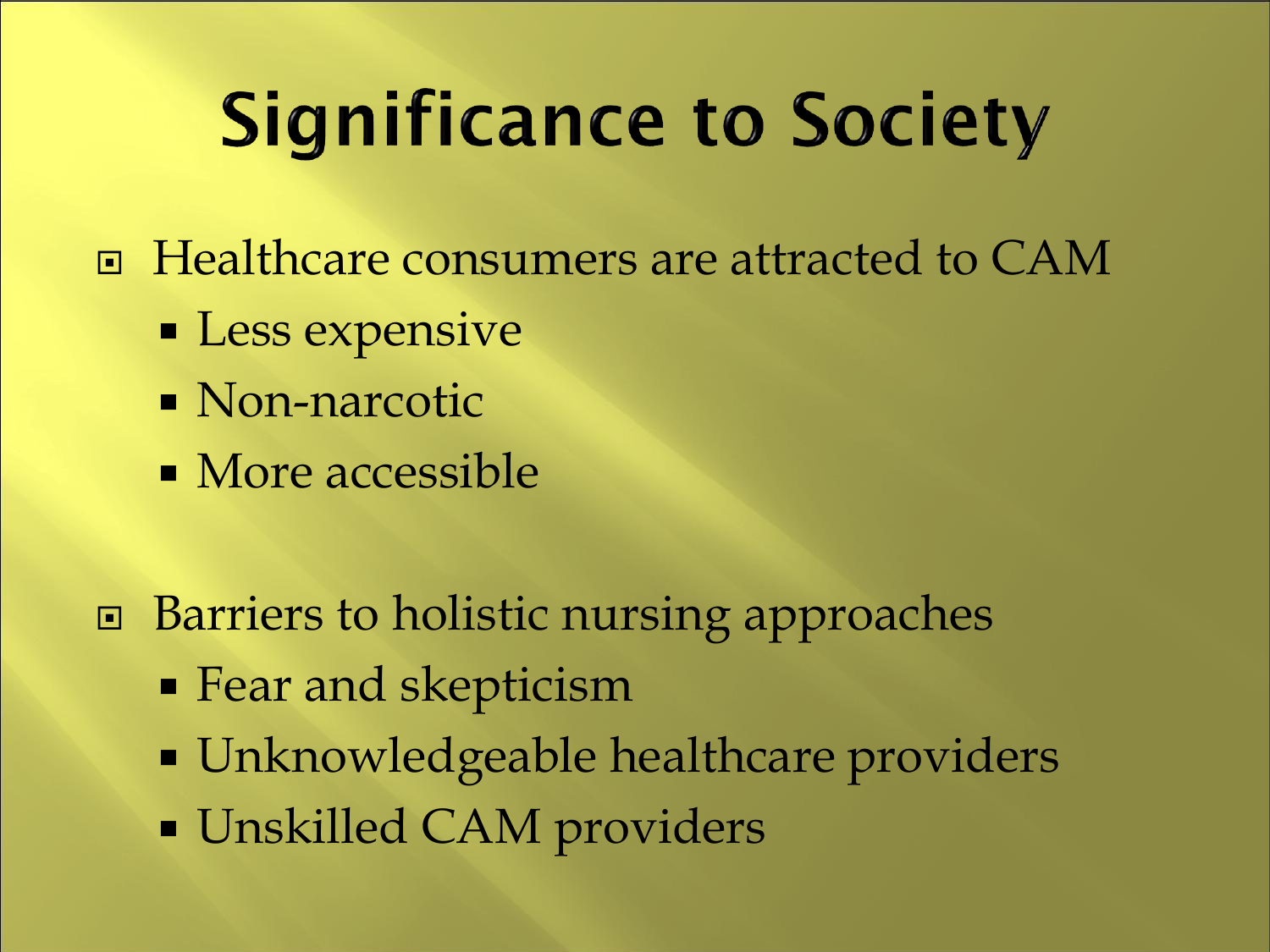"*The most beautiful thing we can experience is the mysterious. It is the source of all true art & science. He to whom this emotion is a stranger, who can no longer pause to wonder & stand rapt in awe, is as good as dead: his eyes are closed."*

*Albert Einstein*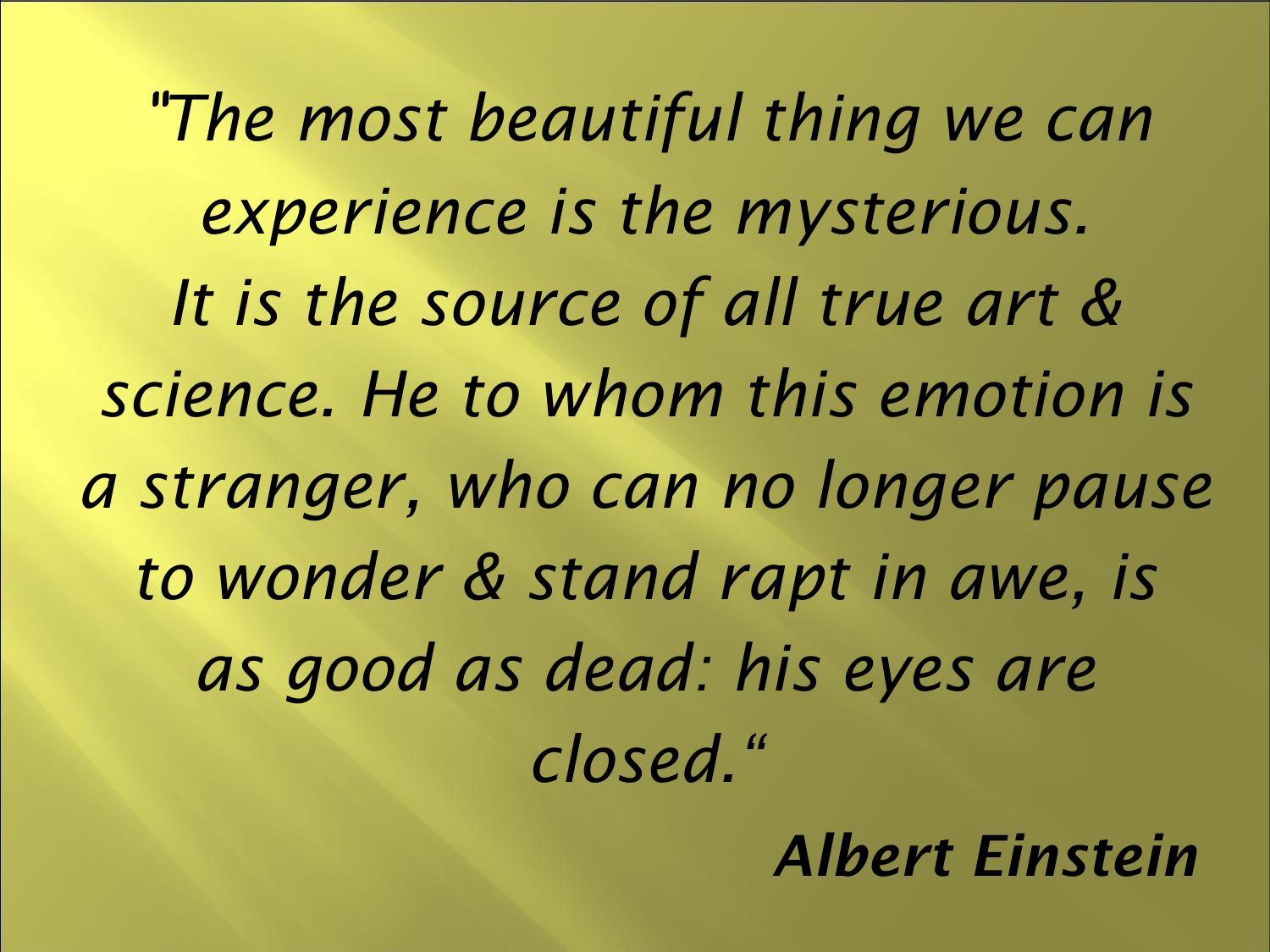## **References**

- Conti-O'Hare (2002). *The nurse as wounded healer: From trauma to transcendence.* Sudbury, MA: Jones and Bartlett Publishers.
- Gadamer, H. G. (2004). *Truth and method* (J. Weinsheimer & D.G. Marshall, Trans.)(2 ed.). New York: Continuum. (Original work published1975)
- □ Heer, E. (2003). Alternative medicine research: Developing comprehensive therapies. *Community Health Forum, 4*(1), 41-2.
- Ricoeur, P. (1976). *Interpretation theory: Discourse and the surplus of meaning*. Fort Worth, TX: Texas Christian University Press.